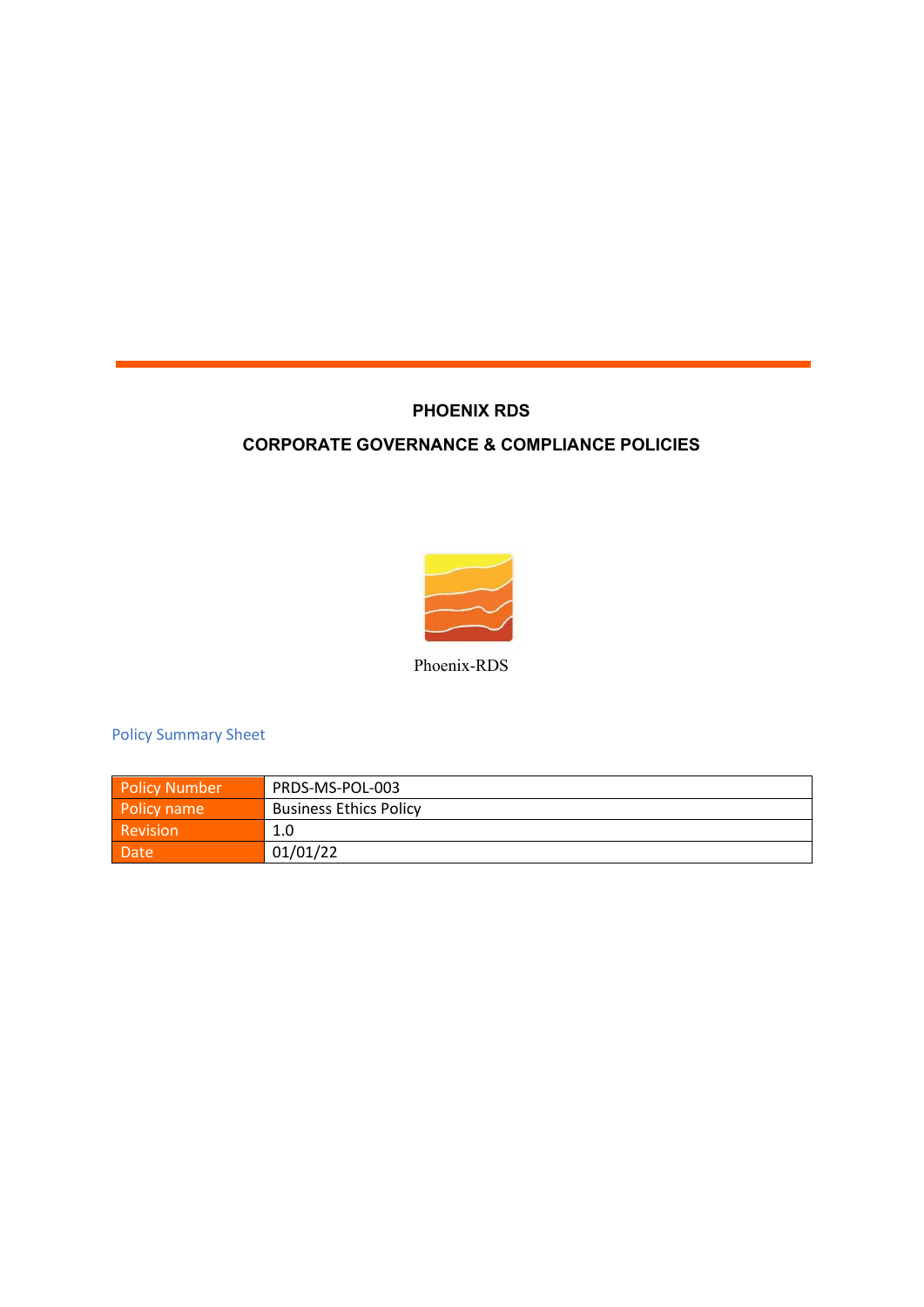

**This Policy sets out the principles and commitments that support Phoenix RDS's intention to maintain a trustworthy and reliable relationship with all stakeholders including our partners, suppliers, regulators we interact with, our customers, civil society, the market and our competitors. Managers, staff and contractors are expected to comply with this Policy and identify shortcomings, omissions or compliance failures to their line manager.** 

## **Phoenix RDS's intent is that the company and its staff will operate in compliance with four ethical principles. We will:**

- Act in accordance with laws and regulations.
- Behave honestly and promote a culture of integrity.
- Be loyal.
- Respect others.

## **We are committed to:**

- Promoting our principles via visible engagement and participation of senior management.
- Ensuring that in all circumstances the company, and its employees, conform to international and national regulations and best practice, Phoenix RDS's ethical principles and the rules of professional ethics for their activities.
- Promoting honesty and integrity in our business and interpersonal relationships.
- Honouring our commitments and not making commitments that we cannot keep.
- Maintaining a culture where the following are recognised as essential core values;
	- $\sqrt{\phantom{a}}$  Behaving loyally in the context of a business venture, or contractual relationship.
	- ✓ Acting constructively, in good faith.
	- ✓ Providing clear, accurate information.
	- $\sqrt{\phantom{a}}$  Respecting others, including competitors, by treating everyone fairly.
	- $\sqrt{\phantom{a}}$  Recognising the need for reciprocity in business relationships where people's rights and duties are equally recognised.
	- $\sqrt{\phantom{a}}$  Showing fairness and impartiality in negotiations.
	- ✓ Market abuse, in any form, is unacceptable behaviour
- Ensuring that employees understand they are expected to avoid personal and financial activities which could result in a conflict of interest between personal and company business.
- Being socially responsible and committed to respecting the environment, cultural diversity and minimising ecological impact in the communities where we operate our business and will:
	- $\sqrt{ }$  Consult with the relevant communities to achieve mutually acceptable outcomes; and
	- ✓ Seek to create lasting relationships built on mutual respect and trust.
- Paying attention to customer satisfaction, based on honouring commitments, an open dialogue, procedural transparency, and respecting the rules of competition.
- Communicating openly about our achievements and challenges and cooperating with environmental and humanitarian non-governmental organisations (NGOs).
- Making appropriate resources available to implement this policy.
- Ensuring the policy and related procedures are easily accessible to, and understood by, all workers and other stakeholders.
- Supporting the policy with adequate training, mentoring, advice and support systems.
- Ensuring that everyone understands they are personally responsible for their own behaviour and actions and the consequences of their choices. If an employee violates or does not comply with this policy, they may face disciplinary, administrative, civil and/or criminal sanctions.
- Communicating our ethical principles and commitments to all suppliers, contractors and business partners at the outset of our business relationship with them and reinforcing this as appropriate thereafter.